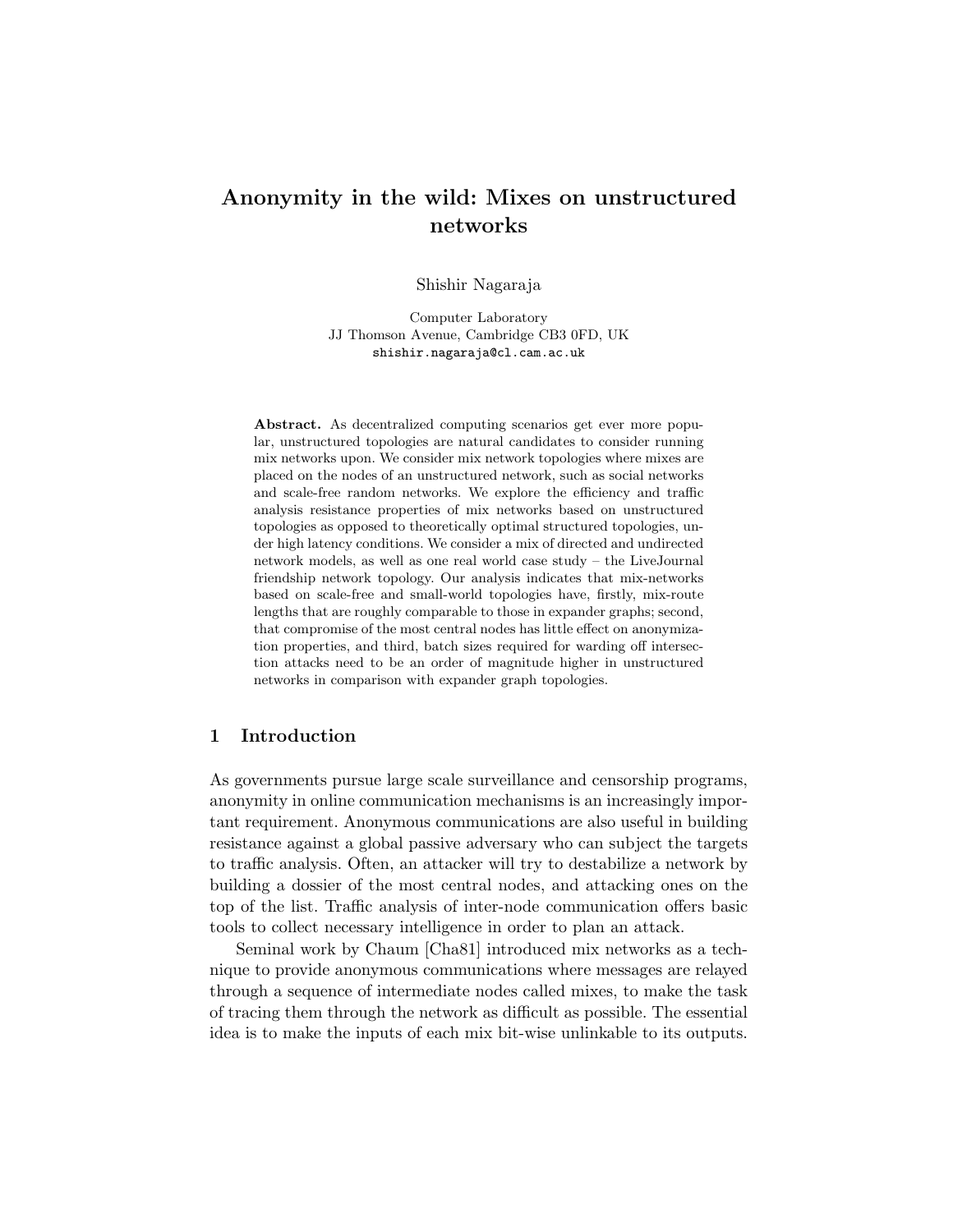Anonymity research conducted since, can be classified into low-latency or real time systems primarily for Internet browsing such as onion routing [STRL00] and high-latency or non-real time systems such as mixminion [DDM03].

The topology of a mix network plays an important role in its efficiency and traffic analysis resistance properties. The mainstream design paradigm that has emerged so far is that of structured network topologies based on regular graphs. The theory is that such topologies are amenable to theoretical analysis that proves they have optimal expansion properties. This leads to a mix network design that is highly efficient and resistant to traffic analysis. Examples are onion-routing systems such as TOR [DMS04]that use a complete graph topology, where a mix can contact every other mix in the network. While such models are theoretically elegant, the assumption that every node in the network is equally resourced (as regular graphs necessitate) to handle network traffic loads is their main drawback.

An alternate paradigm is topology based on unstructured networks, such as those inspired from social networks. The argument in their favor being that the incentive to carry traffic is clear and simple - friends carry each-others traffic. Moreover, no additional resources go into constructing an overlay network since the pre-existing topology is used by the mix network as well, which works well for power constrained environments such as adhoc networks and sensor networks. Legal considerations play an important role too. It is not enough to merely have a large number of mixes. When hassled by legal requests (such as a subpoena to hand-over mix server logs to the police), a mix-network where friends route each others traffic, is likely to have a higher proportion of servers in operation, as opposed to a synthetic network.

A comparison between the two paradigms needs to address mix-network efficiency, resilience to corrupt nodes and the loss of anonymity from statistical disclosure attacks.

In this paper we analyze various types of unstructured networks, especially social networks and evaluate their suitability as mix topologies. We discuss the reasons behind using social networks to route mix traffic and we analyze the suitability of various types of model networks to routing mix traffic and offer a comparison between them. We also analyze the theoretical bounds on anonymity such networks can provide in terms of mixing speed and resistance to traffic analysis. We apply concepts from spectral graph theory to derive the route length necessary to provide maximal anonymity.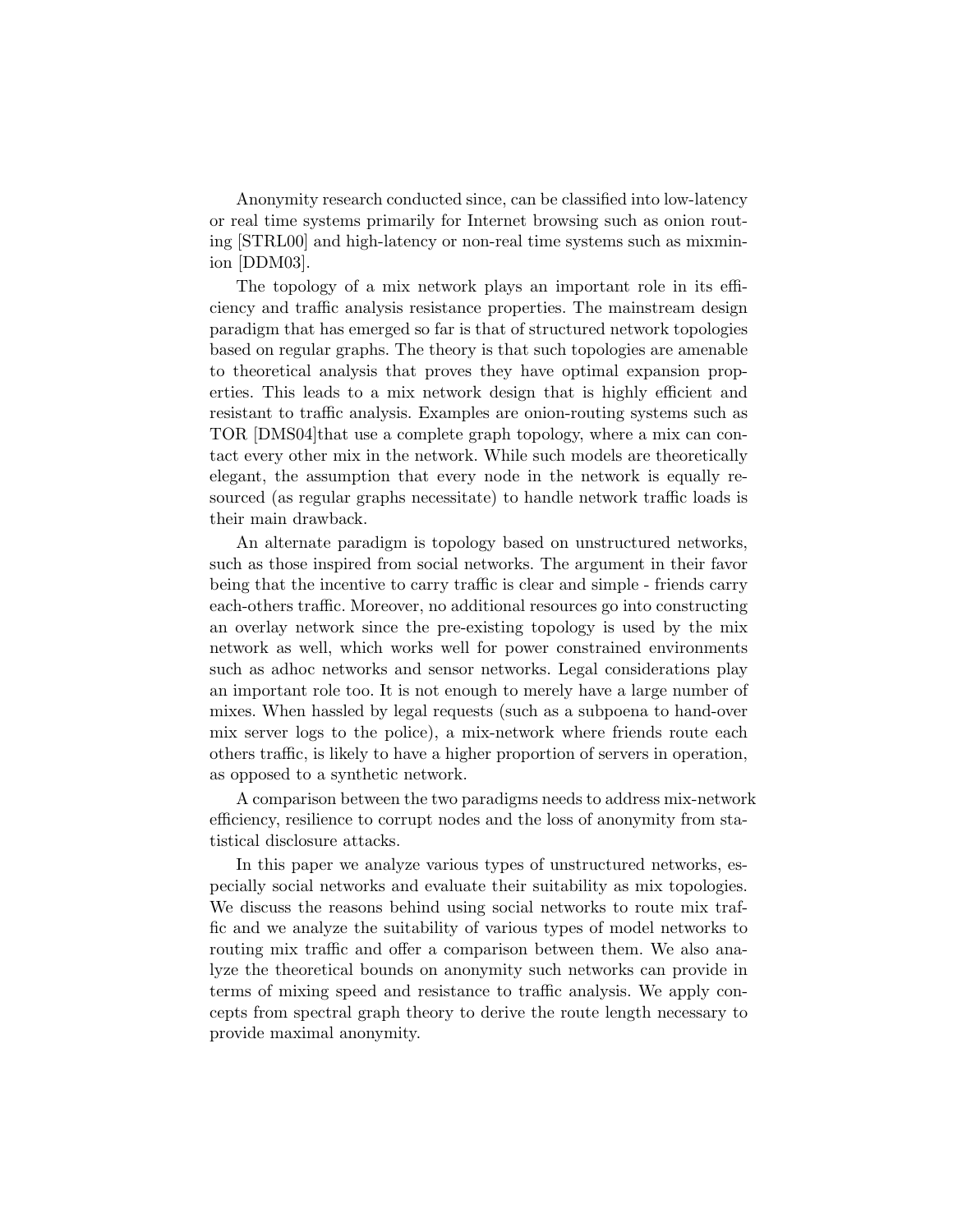This paper is organized as follows: Section 3 discusses the various topologies used in our analysis. Section 4, lays out the evaluation framework to measure the traffic analysis resistance of various topologies. Section 5 discusses the application of the framework to various topologies and the results obtained. Finally, we offer our conclusions in section 6.

# 2 Related work

Danezis [Dan03] explored the anonymity provided by expander graph topologies, this is one of the main sources of inspiration for our work. He established the thoretical bounds of anonymity for expander graphs, and also showed that they were optimal.

Borisov [Bor05] analyzes anonymous communications over a De Bruijn graph topology overlay network. He analyzes the deBruijn graph topology and comments on their successful mixing capabilities.

# 3 Network models

In this section we give a brief introduction to the network models we wish to analyze as candidates for mix network topologies.

## 3.1 Erdös-Rényi model of random networks

On the earliest models for heterogeneous networks is the Erdös-Rényi (ER )model [ER59]. Although seldom found in real world networks, their use has been popularised by the work of Eschenauer and Gligor [EG02] is designing a key management scheme for sensor networks.

Here, we start from  $N$  vertices without any edges. Subsequently, edges connecting two randomly chosen vertices are added as the result of a Bernoulli trial, with a parameter  $p$ . It generates random networks with no particular structural bias. The average degree  $\langle k \rangle = 2L/N$  where L is the total number of edges, can also be used as a control parameter. ER model networks have a logarithmically increasing  $l$ , a normal degree distribution, and a clustering coefficient close to zero.

### 3.2 Scale-free networks with linear preferential attachment

A number of popular peer-to-peer systems are found to have heterogeneous topologies with heavy tailed degree distributions. The work of Ripeanu [RFI02] shows that two popular systems, Gnutella [KM02] and Freenet [CSWH00], have power-law degree distributions.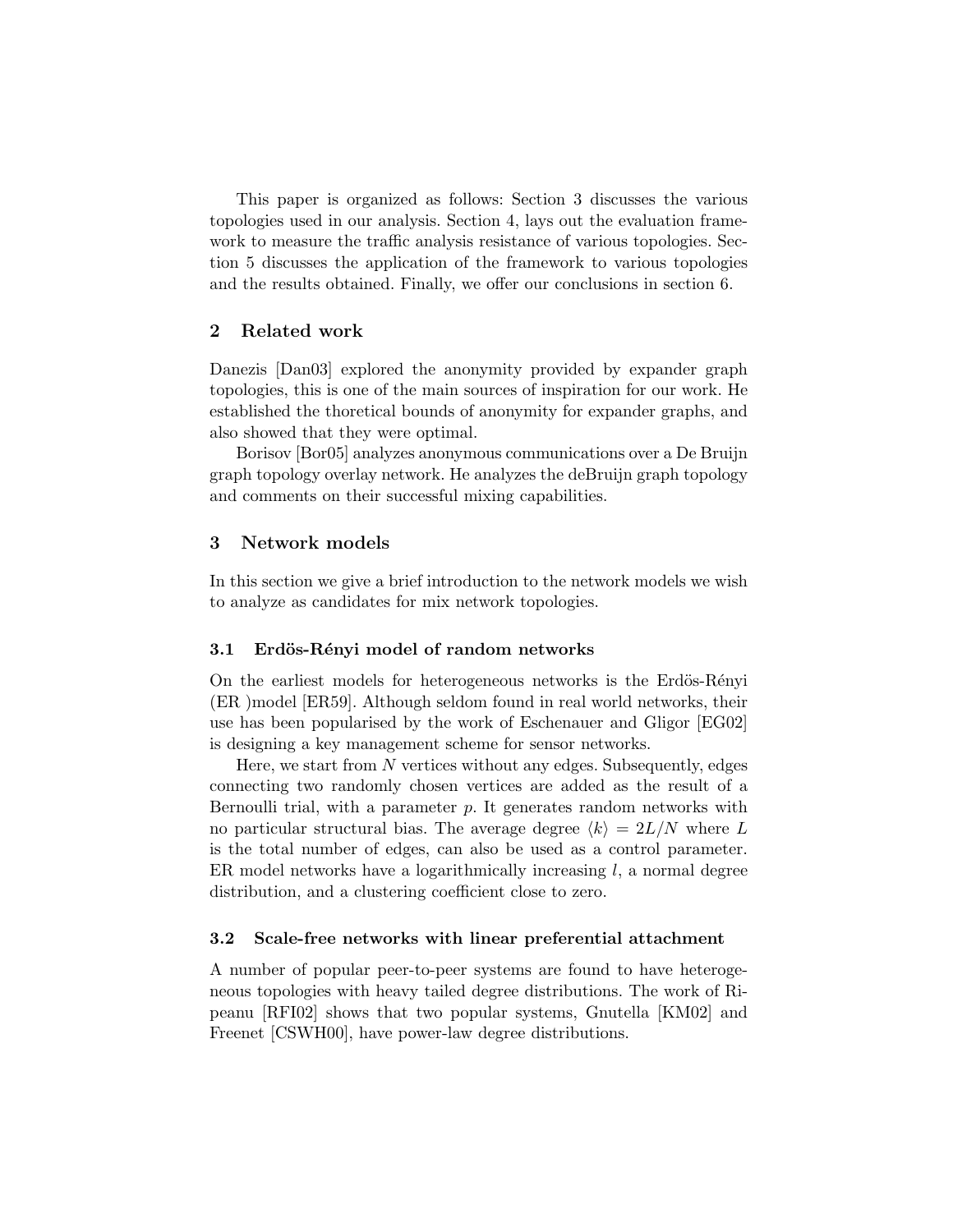A variable X is said to follow a heavy tail distribution if  $Pr[X > x] \sim$  $x^{-k} L(x)$  where  $k \in \mathbb{R}^+$  and  $L(x)$  is a slowly varying function so that  $\lim_{x\to\infty}\frac{L(tx)}{L(x)}\to 1$ . A power-law distribution is simply a variation of the above where one studies  $Pr[X = x] \sim x^{-(k+1)} = x^{-\alpha}$ . The degree of a node is the number of links it has to other nodes in the network. If the degree distribution of a network follows a power-law distribution it is known as a scale-free network. The power-law in the degree or link distribution reflects the presence of central individuals who interact with many others on a continual basis and play a key role in relaying information.

We denote a scale-free network generated by preferential attachment, by  $G_{m,N}(V, E)$  where m is the number of initial nodes created at time=t<sub>0</sub> and  $N$  is the total number of nodes in the network. At every time step  $t_i, i \geq 0$ , one node is added to the network. For every node v added, we create  $m$  edges from the  $v$  to existing nodes in the network according to the following linear preferential attachment function due to Barabasi and Albert [AB02]:

$$
Pr[(v, i)] = k_i / \sum_j k_j
$$

where  $k_i$  is the degree of node *i*. We continue until  $|V| = N$ .

#### 3.3 Scale-free random graph topology

An alternate way of constructing a large scale-free network is to create a network with a given power-law degree sequence that is random in all other aspects. Aiello et.al. [ACL00] propose such a random graph model inspired by massive AT&T call graphs, with two parameters  $\alpha$  and  $\beta$ . Where,  $\alpha$  gives the fraction of nodes with degree 1 and  $\beta$  defines the exponent of the power-law function. Then, if  $y$  be the number of vertices of degree  $x > 0$ , x and y satisfy  $log(y) = \alpha - \beta log(x)$ .

#### 3.4 Klienberg-Watts-Strogatz(KWS) small world topology

Our next network model is inspired by the network of social contacts. It is well known that any two people are linked by a chain of half a dozen others who are pairwise acquainted – known as the 'small-world' phenomenon. This idea was popularised by Milgram in the 60s [Mil67].

The KWS graph topology models a small world network that encapsulates the following: a network rich in local connections, with a few long range connections. The network generation starts from a N by N lattice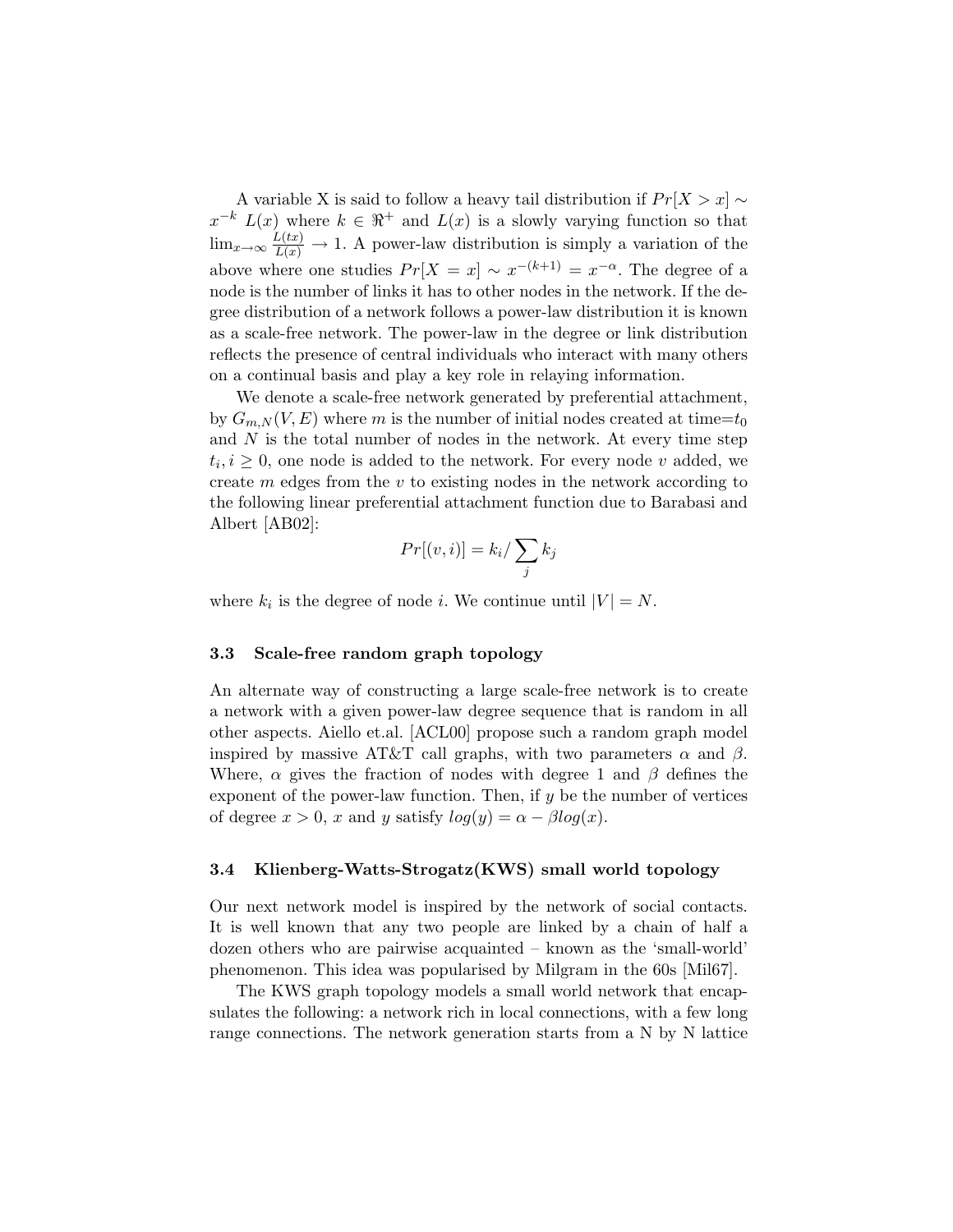each point representing an individual in a social network. The lattice distance  $d((i, j), (k, l)) = |k - i| + |l - j|$ . For a parameter p, every node u has a directed link to every other node v within  $d(u, v) \leq p$ . For parameters q and r, we construct q long range directed links from  $u$  to a node  $v$  with a probability distribution  $[Pr(u, v)] = \frac{(d(u, v))}{\sum_{v} (d(u, v))}$  $(-r)$  $\frac{a(u,v))^{(-r)}}{v(d(u,v))^{(-r)}}$ .

Low  $r$  values means long-range connections, whereas higher values lead to preferential connections in the vicinity of u.

## 3.5 LiveJournal (LJ)

In order to test our ideas on a real world unstructured network, we turned to a large-scale social network called LiveJournal (LJ). LiveJournal is a social networking and blogging site with several million members and a large collection of user defined communities. LiveJournal allows members to maintain journals, individual and group blogs, and – most importantly for our study here  $-$  it allows people to declare which other members are their friends. Using a web crawler called touchgraph (http://www.touchgraph.com), we traced the LJ network to the online friendship network. The snapshot of the network we use in our analysis has 3,746,240 nodes and 27,430,000 edges.

A mix server bundled along with a future LiveJournal client acts as the basis of mix deployment. Mix circuits are built on top of the social network topology.

### 3.6 Expander graphs

Danezis [Dan03] previously analyzed the use of expander graph topologies to construct mix networks. Expanders are well known to have excellent expansion properties. We include this as a baseline comparison against theoretical structured topologies. An expander graph  $G_{N,D}$  has a homogeneous topology with  $N$  nodes each with a degree  $D$ .

# 4 Evaluation framework for measuring traffic analysis resistance

Before we set out the evaluation framework, we first clarify what we mean by "anonymity" in this paper. The focus of this work is on message anonymity [SD02]: given a message, the attacker should not be able to determine who sent it to whom. There are other definitions such as relationship anonymity defined by Pfitzmann et. al. [PH00].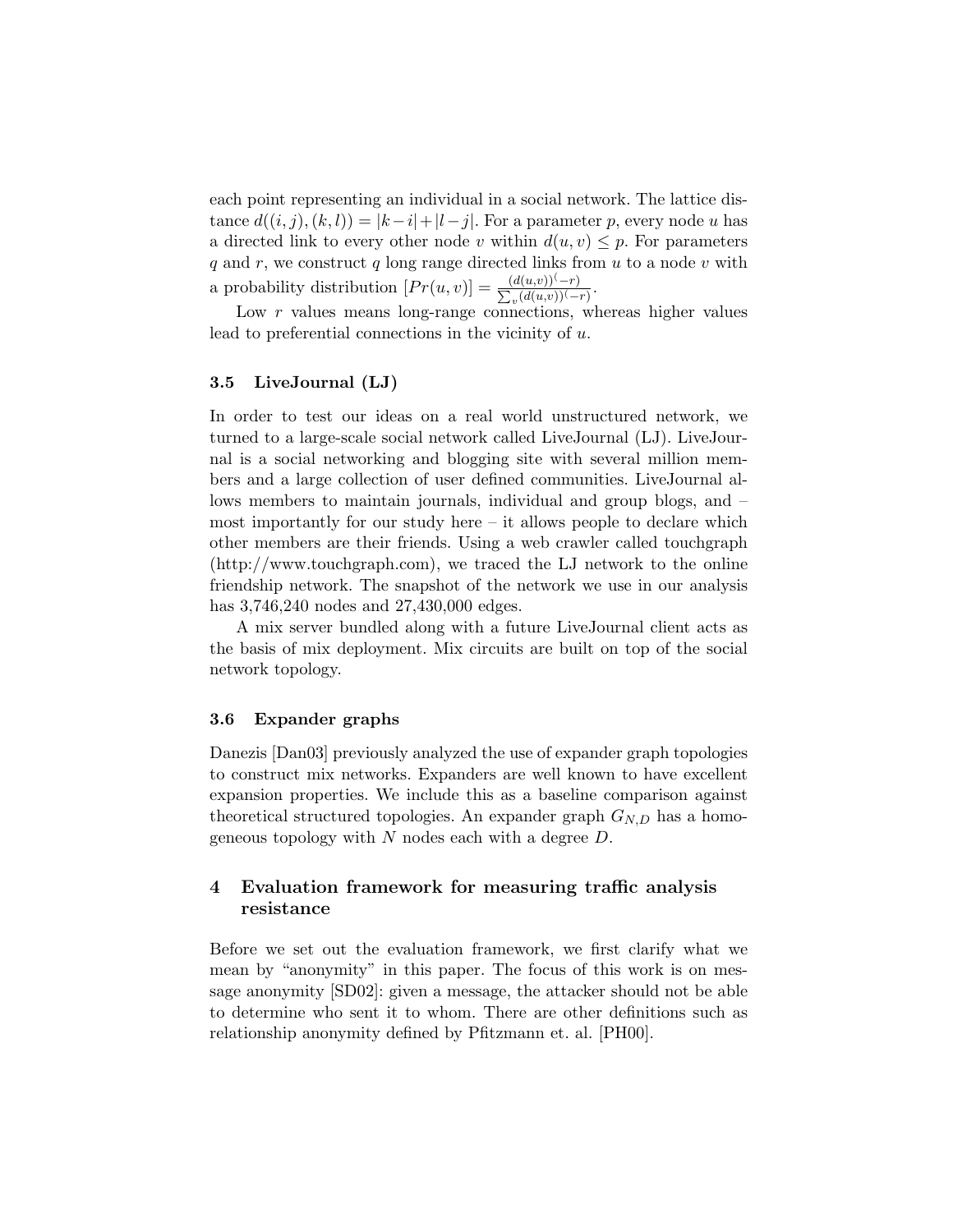The objective of our analysis is to determine how the topology of a mix network affects the amount of effort on the attacker's part to uniquely identify communication endpoints using traffic analysis attacks alone. The effectiveness of such attacks depends heavily on the topology of the underlying network. If the attacker is not able to reduce anonymity beyond his or her initial knowledge then the mix network is said to be resistant to traffic analysis attacks under the given threat model.

The attacker might also employ side channel analysis on the endpoints before the data enters the mix network, we do not consider such attacks here. Side channel information might be timestamps or other information related to the protocol or mechanism in use. Attacks using such information can be used to link messages to the communication end-points, and are known as traffic confirmation attacks [RSG98], their effectiveness depends on the mixes' batching and flushing strategy.

### 4.1 Threat Model

Throughout this paper we consider the adversarial context of a global passive adversary.

#### 4.2 Measuring anonymity

There are several ways one can express the anonymity a system provides. In our analysis we use a quantitative method due to Serjantov and Danezis [SD02], based on the following definition: "Anonymity of a system may be defined as the amount of information the attacker is missing to uniquely identify an actor's link to an action". In information theoretic terms, the anonymity of the system  $A$ , is the entropy  $\mathcal{E}$ , of the probability distribution over all the actors  $\alpha_i$ , that they committed a specific action.

$$
\mathcal{A} = \mathcal{E}[\alpha_i] = -\sum_i Pr[\alpha_i]log_2 Pr[\alpha_i]
$$
 (1)

This gives the number of bits of information, with a negative sign, that the attacker is missing before they can uniquely identify a sender or a receiver.

### 4.3 Modeling mix route selection

In order to understand the maximal anonymity provided by a mix network we use Markov chains to model the route selection process, as they closely match the way mixes are selected to form a mix route.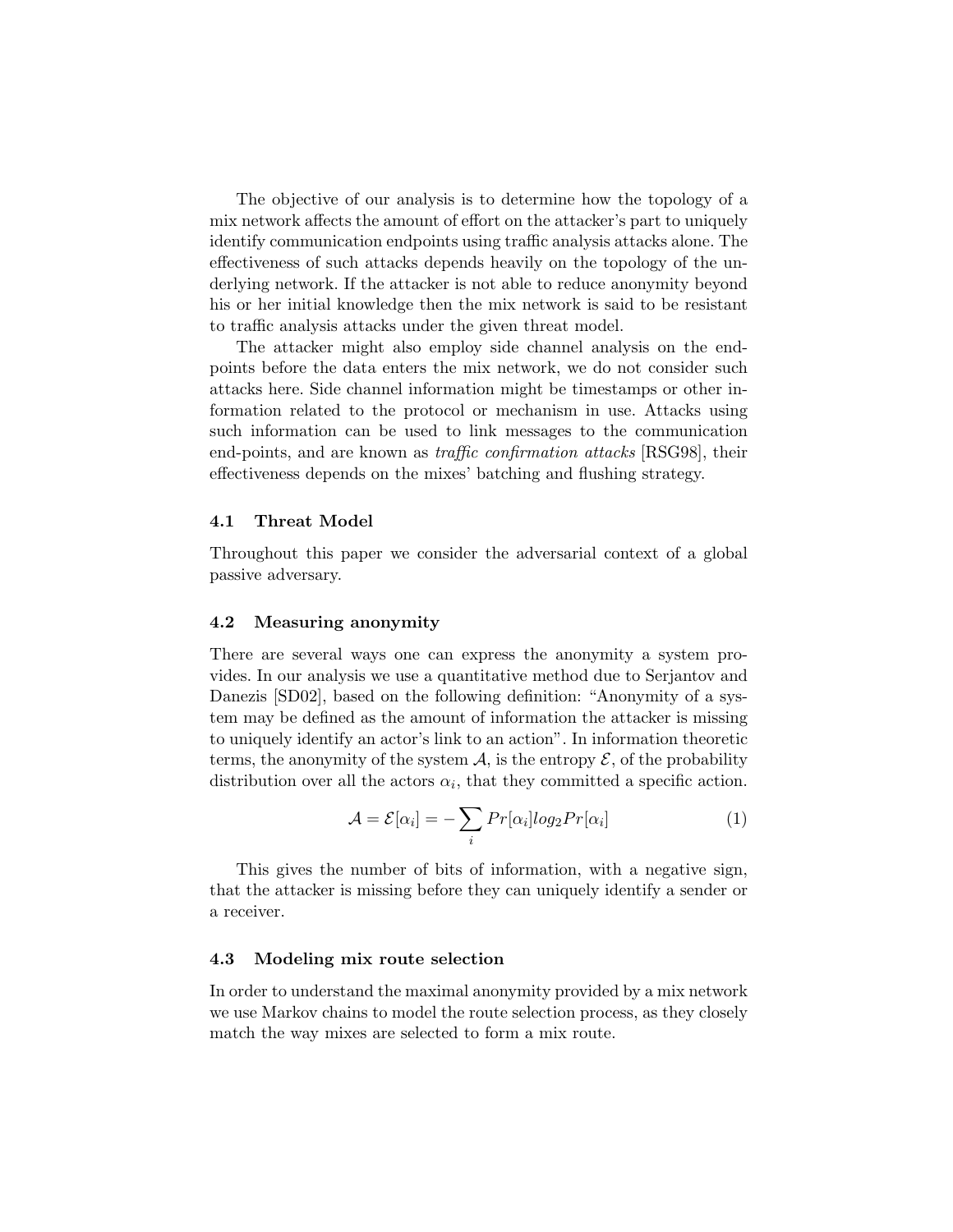The process of selecting a mix route of length  $k$  by selecting  $k$  random nodes in the mix network, is equivalent to first selecting a random mix node, and, then a random neighbour of the first mix, repeating this process  $k - 2$  times. Hence we may model the route selection process as a random walk on the underlying graph, with the various states of the Markov chain process being the mix nodes of the network.

#### 4.4 Measuring mix network efficiency

In analyzing the anonymity provided by a particular network topology we need to examine the probability that a specific message is at a particular node at a certain time. In order to link the sender and the receiver to a particular message, the attacker must retrace the steps taken by the message through the mix network starting from the receiver. Let the mix network be an undirected graph  $G(V, E)$ . If messages  $m_{ij}$  are inserted at node *i* destined for *j*, then for a message  $m_x^t$  at node *x* at time *t*, the attacker must link  $m_x^t$  to  $m_{ij}$ . Note that  $m_x^t$  might either be in the edge or the core of the mix network.

Applying the above mentioned information theoretic metric we have:

$$
\mathcal{A} = \mathcal{E}(p_{ij})
$$

where  $p_{ij} = Pr[m_x^t \text{ is } m_{ij}]$  is the probability distribution over all the nodes in  $V$ .

Suppose a message is inserted into the mix network through a randomly chosen node. Then after an infinite number of steps, the probability that the message is present on any randomly chosen node in the network is given by stationary distribution of the Markov chain  $\pi$ . Let  $q^{(0)}$  be the initial probability distribution describing the node on which message  $m$ is introduced into the mix network, this is equivalent to the distribution of input load across the nodes in network.  $q^{(t)}$  then, is the probability distribution of the node on which the message is present after  $t$  steps. (this is also known as the state probability vector of the Markov chain at time  $t \geq 0$ ). With increasing t one would like to see that  $q^{(t)}$  merges with  $\pi$ . The rate at which this takes place is known as the *convergence rate* of the Markov chain, and the difference itself is called the relative point-wise distance defined as:

$$
\Delta(t) = \max_{i} \frac{|q_i^t - \pi_i|}{\pi_i} \tag{2}
$$

The smaller the relative point-wise distance, faster the convergence, and more efficient the mix network. It is now easy to see that the maxi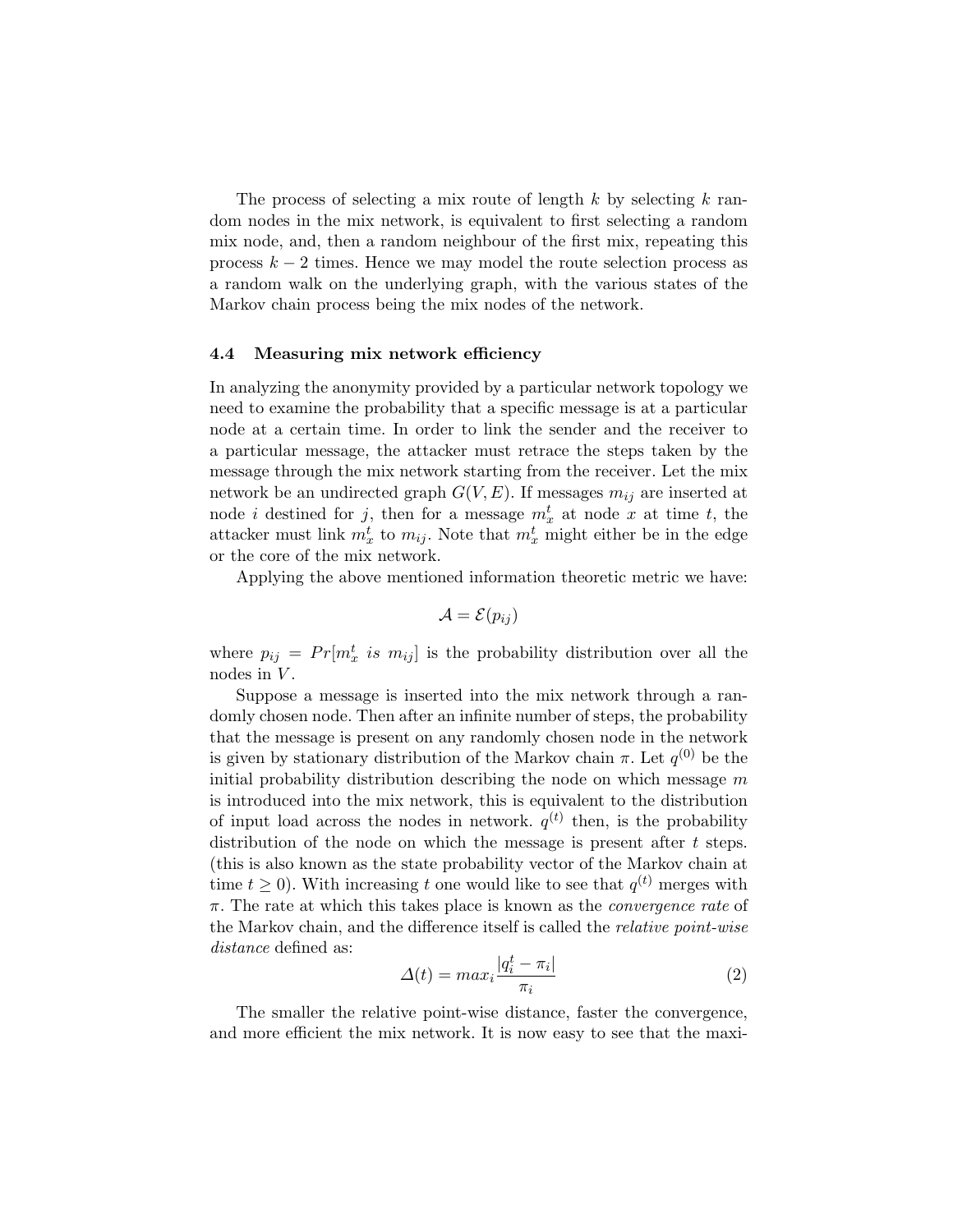mum anonymity the network can provide is the entropy of the stationary distribution of the chain.

$$
\mathcal{A}_{network} = \mathcal{E}(\pi) \tag{3}
$$

When  $P$  is the transition matrix of the chain it is well known that  $P$ has n real eigen-vectors  $\pi_i$  and n eigenvalues  $\lambda_i$  [Wes01].

By using the relation  $q^{(t)} = q^{(0)} P^{(t)}$ , we calculate the probability distribution of a message being on a node after having transited a mix route of length t.

### 4.5 Compromised mixes

.

Suppose a subset of mixes are taken over by an adversary. Then a compromised mix route is defined as a mix circuit that is solely composed of compromised mix nodes. Then, what is the probability that a randomly chosen mix route is compromised?

A network topology with poor expansion properties (or lower eigenvalue gap  $\epsilon = 1 - \lambda_2$ ) tends to have relatively 'localized' mix routes, so that, given the first mix of a route, there exists a subset of mixes within the network that have a higher chance of being on the route than others.

The spectral theory of graphs lends us a few tools, namely chernoff bounds, in quantifying this risk. Suppose  $S$  is the set of subverted nodes, and  $\pi_S$  the corresponding probability mass of the stationary distribution  $\pi$ . The upper bound of the probability that a mix route (random walk) of length t goes through  $t<sub>S</sub>$  nodes of S is given by Gilbert [Gil98]:  $Pr[t_A = t] \leq \left(1 + \frac{(1 - \pi(A))\epsilon}{10}\right)e^{-t\frac{(1 - \pi(A))^2\epsilon}{20}}$ . However as Danezis [Dan03] notes, given that this probability exponentially decreases with increase in t, a small increase in route length will successfully mitigate this risk.

What is more relevant in the context of unstructured networks, is the presence of 'hub' nodes and 'weak-ties'. Hubs [New03] are special nodes that owing to their position in the network topology handle large amounts of traffic reducing. Similarly, weak-ties [Gra73] are edges responsible for significantly reducing average path-lengths in networks of tightly knit communities such as social networks. The risk of compromised mix routes is significantly higher in a topology where hubs only connect to other hubs, and handle most of the network traffic. If an attacker can locate and strategically target mix nodes that also play the role of a hub, then the percentage of mix routes under risk can be significant.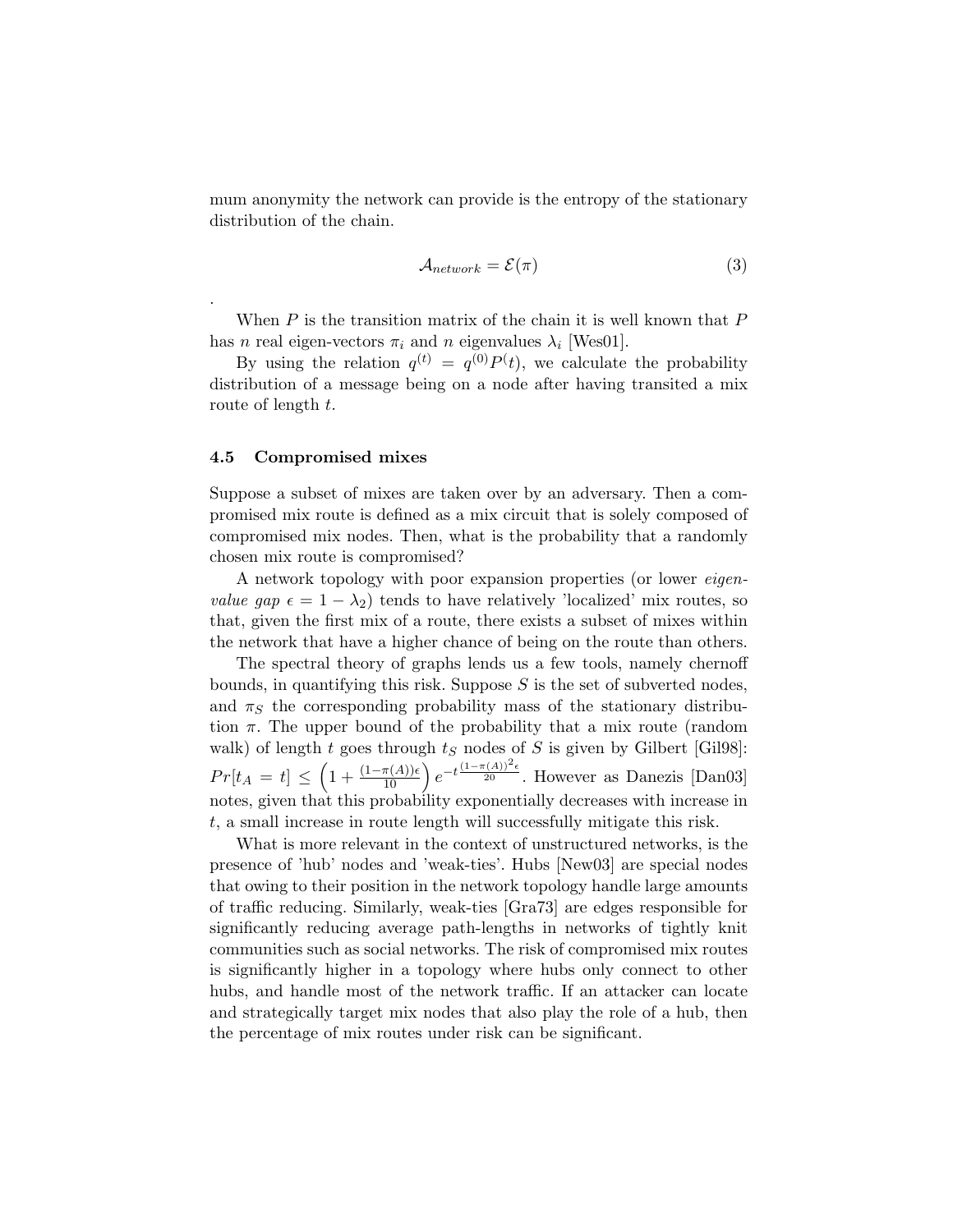Hence, we simulated a large number of random walks for various topologies presented in section 3, of different lengths, and make a recommendation on the route length to mitigate this risk in section 5.1.

# 4.6 Intersection attacks

The term intersection attack was introduced by Berthold et.al. [BPS00]. These attacks involve the detection of the preferential use of a mix route. If for some reason, a sender under attack sends more traffic along a specific route much more often than other routes, then a simple intersection attack is carried out by intersecting the set of possible next-hop mixes of every mix with the set of possible next-hop destinations of previous messages. The the actual path of a message will then become apparent unless the network has countermeasures against observability.

If each link from a mix node is used to flush messages to its neighbours, then the potential for the simplest of intersection attacks can be greatly reduced [KAP02]. So, for a given node  $i$ , we wish to calculate the probability that any out going link remains unused during a flushing cycle. If each mix node receives b messages per batch, then each of these will appear on a particular outgoing link  $j$  with a binomial probability distribution  $p_i = 1/deg_i$ . Danezis [Dan03] then calculates the volume of incoming traffic required so that the probability of any out going link being unused is negligible.

$$
b = \frac{9}{f^2} \left( \frac{1 - p_i}{p_i} \right) \tag{4}
$$

where  $f$  is the percentage deviation of traffic output on a particular link of i in a given flushing cycle from the mean traffic output.

Combining this with  $p_{min}$ , the probability associated with the highest degree node in the mix network, we can derive the amount of genuine traffic to be mixed together.

The prevention of basic intersection attacks as a system design criteria can be traced back to the work of Reiter and Rubin [RR98].

### 5 Results and Discussion

#### 5.1 Simulation parameters

In all the synthetically generated networks we considered, we  $N \approx 5000$ nodes. The parameters used for each of them are listed below.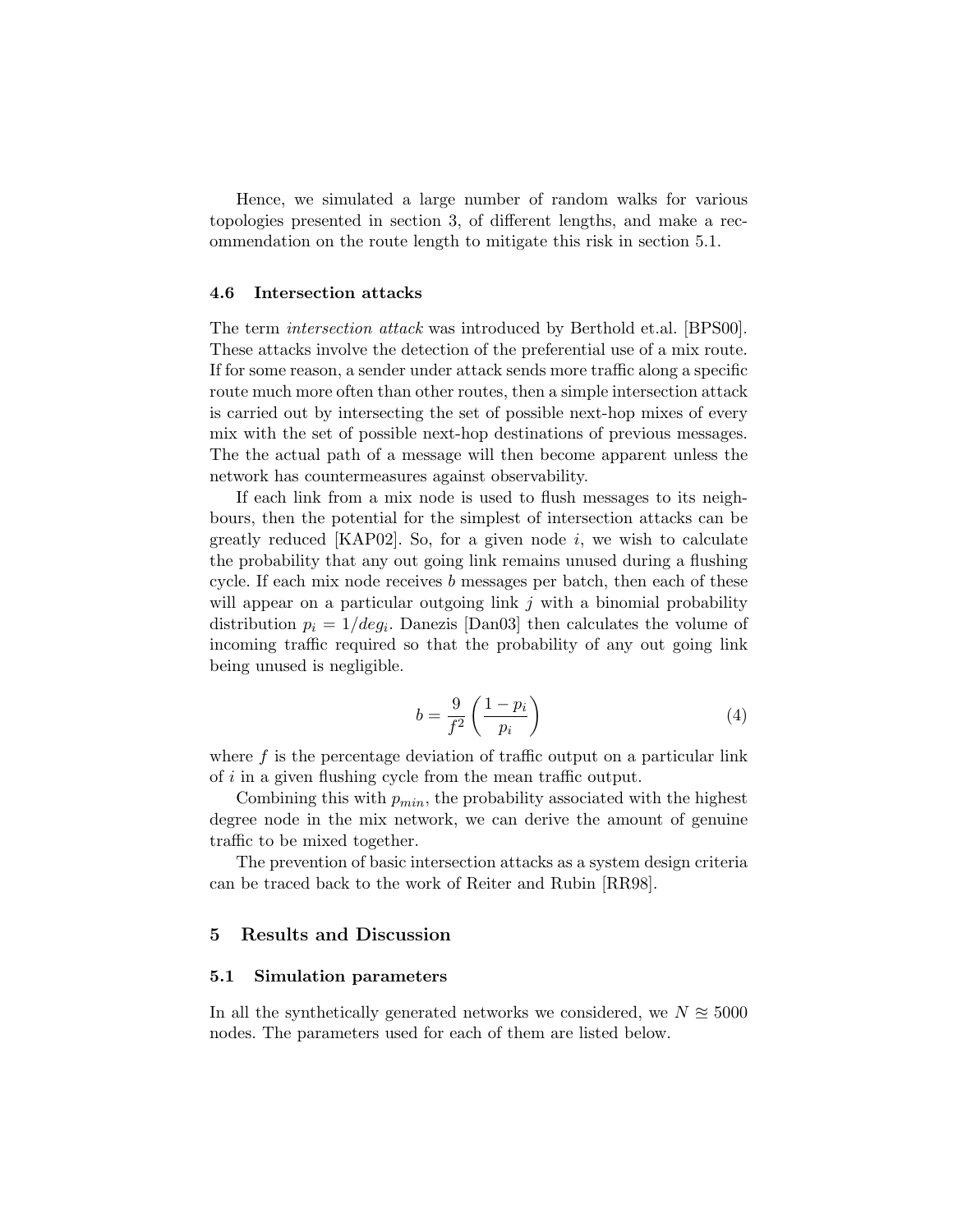We model scale-free networks with linear preferential attachment with m links per node and average node degree  $\langle d \rangle$ ;  $2 \le m \le 7$  and  $4 \le \langle d \rangle \le$ 14.

Next we model scale-free random networks which have a scale-free degree sequence but which are random in all other respects. Generated with parameters  $\alpha = 0.25$ ,  $\beta = 0.25$  and Average node degree  $4 \le \langle d \rangle \le$ 14. See section 3.3 for an explanation of  $\alpha$  and  $\beta$ 

Klienberg-Watts-Strogatz model of directed social network ties is analyzed next, generated with parameters  $r$ , the lattice radius within which each node creates direct links to all its neighbors.  $q$  is the number of weak ties. We used  $1 \leq r \leq 4$  and  $2 \leq q \leq 10$ .

Our next network is based on our primary source data, obtained by web-crawling the LiveJournal site. The snapshot of the network we use in our analysis has 3,746,240 nodes and 27,430,000 edges.

Finally we analyze two theoretical topologies, one degree heterogeneous and the other degree homogeneous, to offer a baseline comparison against ER graph and constant expander graph topologies.

The ER graph is created with each edge formation as the result of a Poisson distribution of  $p = 0.0028$  with  $\langle d \rangle = 14$ .

The constant expander graph is created with each node having  $D =$ 14 edges. Motwani et.al. [MR95] prove a relation between the second eigenvalue  $\lambda_2$  of the transition matrix of a constant expander graph and the degree D of a node  $\lambda_2 \geq \frac{2\sqrt{D-1}}{2}$  $\frac{D-1}{D}$ . We can then use the result of Sinclair [Sin93] connecting  $\lambda_2$ , random walk length t and convergence rate  $\Delta(t)$ , namely  $\Delta(t) \leq \frac{\lambda_2^t}{\min_{i \in V} \pi_i}$ . For  $D = 14$ , we have a constant expander graph with theoretical minimum second eigen-value of  $\lambda_2 \geq 0.5527708$ , converging to maximal anonymity state in approximately 4 steps. This forms the baseline against which we compare all the other topologies.

#### 5.2 Efficiency

We can now comment on the efficiency and recommended mix route lengths for various network topologies by comparing them to our baselines.

The efficiency of mix topologies based on a scale-free random networks is shown in Figure 1. It plots the anonymity achieved against increasing random walk lengths. Maximal anonymity is calculated using equation 3 is the entropy of the probability distribution of the chain at convergence.

Our calculations show that maximal anonymity is reached in just 6 steps in the medium density case  $\langle d \rangle \geq 4$ , as opposed to 4 steps in to 4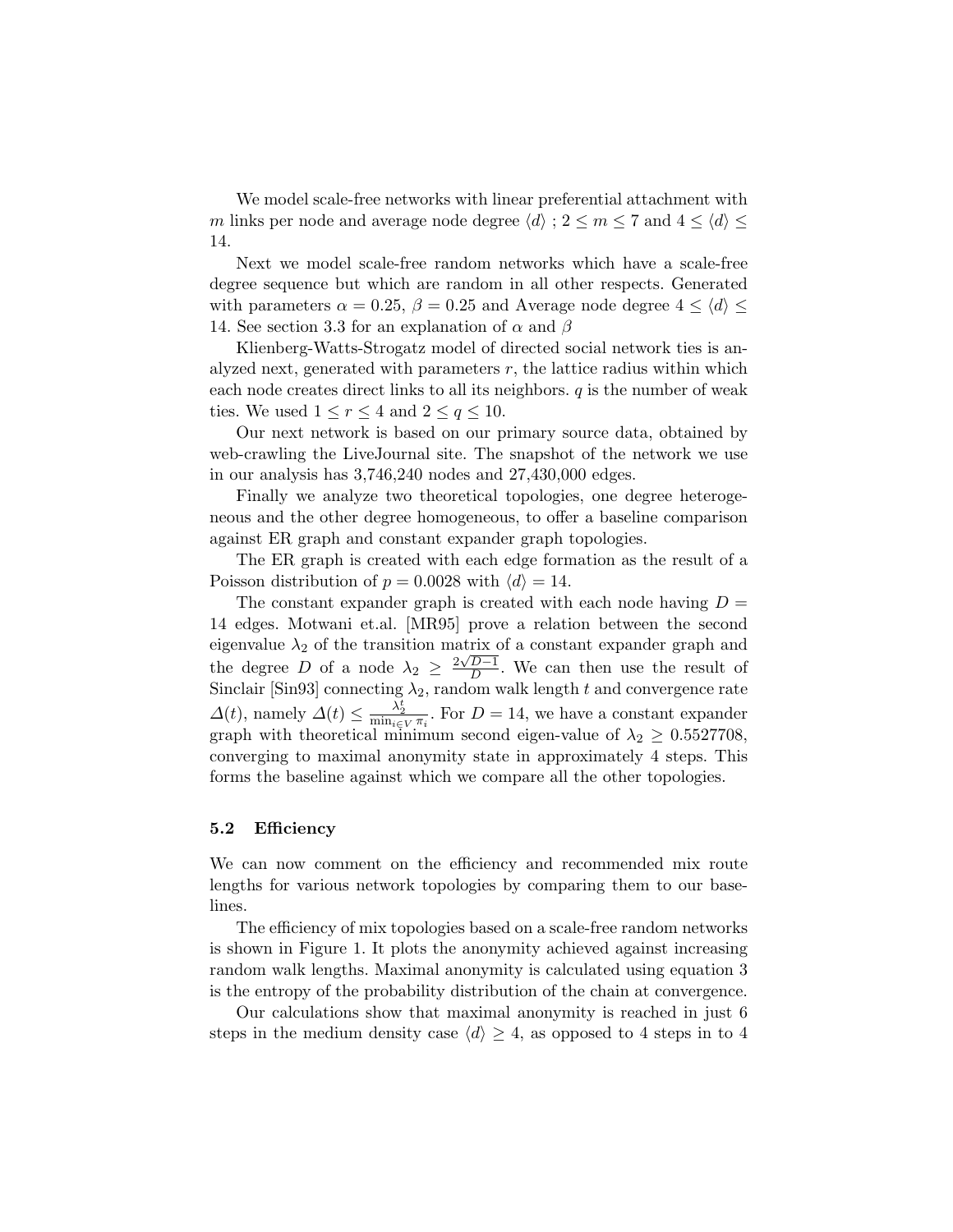

Fig. 1: Convergence rates: Efficiency and maximal anonymity for Scale-free random, ER and Constant expander graph topologies

steps in an expander graph topology. It turns out that social collaboration networks [New01a,New01c,New01b] with scale-free characteristics have average degrees in the range of  $4 \langle d \rangle \langle 18$ . This suggests, firstly, that efficient mix networks can be designed using scale-free random networks, and second, that mildly denser scale-free networks are more suitable for building mix networks than sparser ones.

While this is an encouraging initial result, it is important to strike a note of caution. Scale-free random graphs only model the scale-free aspect of degree distribution, while being random in every other way. However most real world unstructured networks have several other non-random characteristics apart from their degree distributions.

A number of real world unstructured networks are not scale-free, hence we included the Klienberg-Watts-Strogatz(KWS) network topology, as it explicitly models the presence of weak ties in a network. We experiment with a number of parameter configurations; selecting  $r = 1$  and  $r = 4$  to model low and high richness in local links or 'strong ties' between nodes; and  $2 \leq q \leq 10$  the number of short cuts or 'weak ties', between mix nodes. Figure 2-a plots mix-route length vs mix network anonymity, for the KWS topology. When the topology is poor in local links, it seems to converge in 7 to 8 hops, given enough short cuts. However, if the network invests a large amount of resources into local connections forming relatively tightly knit communities, then regardless of the amount of shortcuts, convergence is not achieved until 62 hops!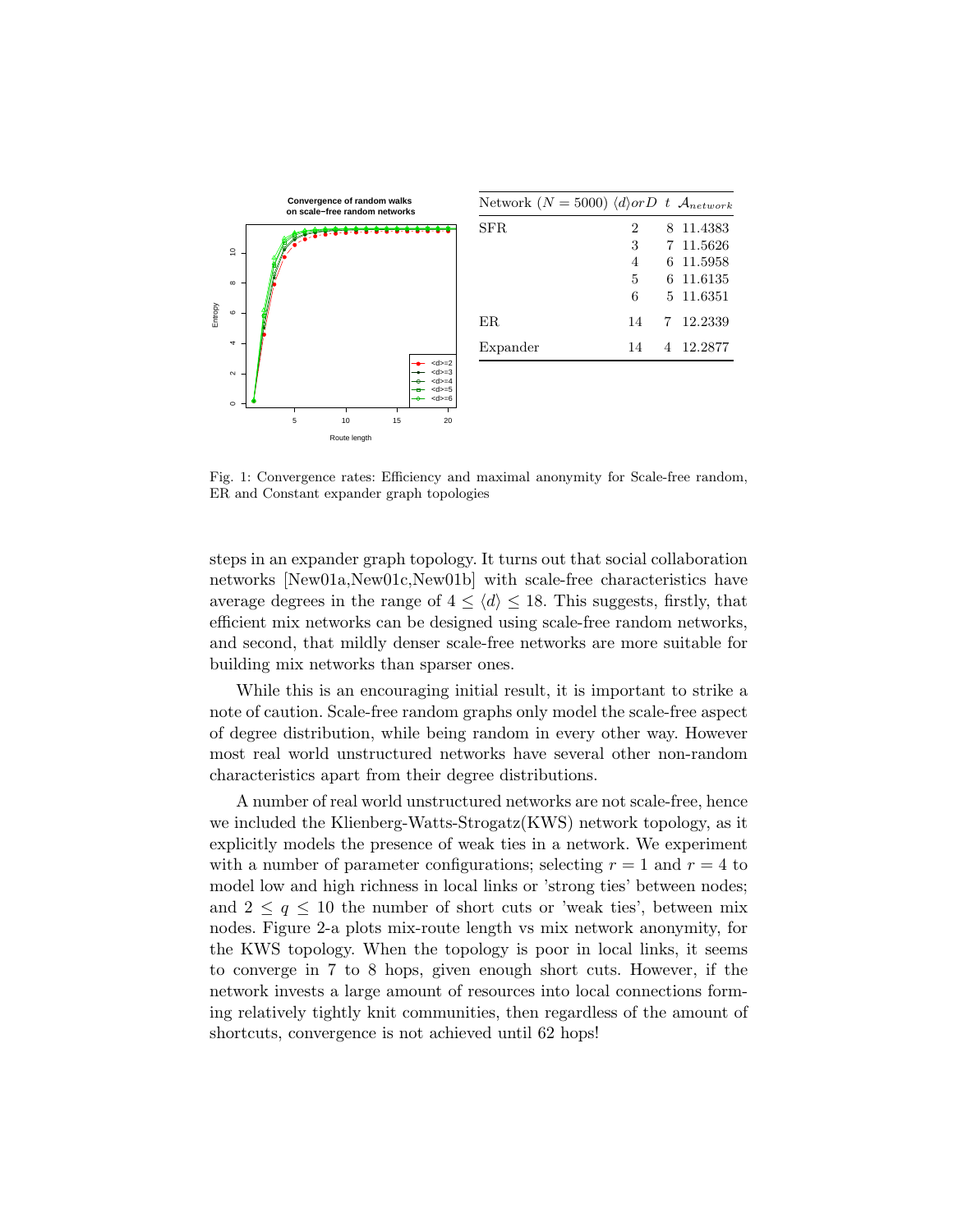

(a) Klienberg-Watts-Strogatz model (b) Scale-free network with preferential attachment

Fig. 2: Mean entropy vs mix-route length

Our final model network topology is the scale-free network based on linear preferential attachment, which has attracted much attention in the complex networks literature. This topology models a scale-free network where hubs are connected to other hubs, a pattern that is repeatedly observed in many real world scale-free networks. The parameter m controls graph sparsity, random walk and convergence results are shown in figure 2-b. Our simulations show that while very sparse topologies converge in 10 to 15 hops, topologies that are relatively dense converge within 6 or so hops, this is comparable to the optimal 4 hops of a constant expander graph.

Next, we considered our primary data source the LiveJournal graph with a little less than 4 million nodes. Figure 3 shows the convergence rate of mix routes, which we note converges to the stationary distribution in around 11 hops. While this seems a high number in comparison to expander graphs (converging in 4 hops), we also note that the entropy achieved by the random walk in 4 hops in LJ is  $\mathcal{A}_{LJ}^4 = 15.56$ . To obtain the equivalent on an expander graph topology we would only need 215.<sup>56</sup> or 48309 nodes. On the face of it the design decision seems really simple, to go for a structured expander graph topology. We argue a different view: A successful mix network design must also consider liability management issues arising from running a mix. Considering that aspect, topology links backed up by social capital are likely to be more robust than those of an optimal topology, but where nodes quickly buckle under legal pressure.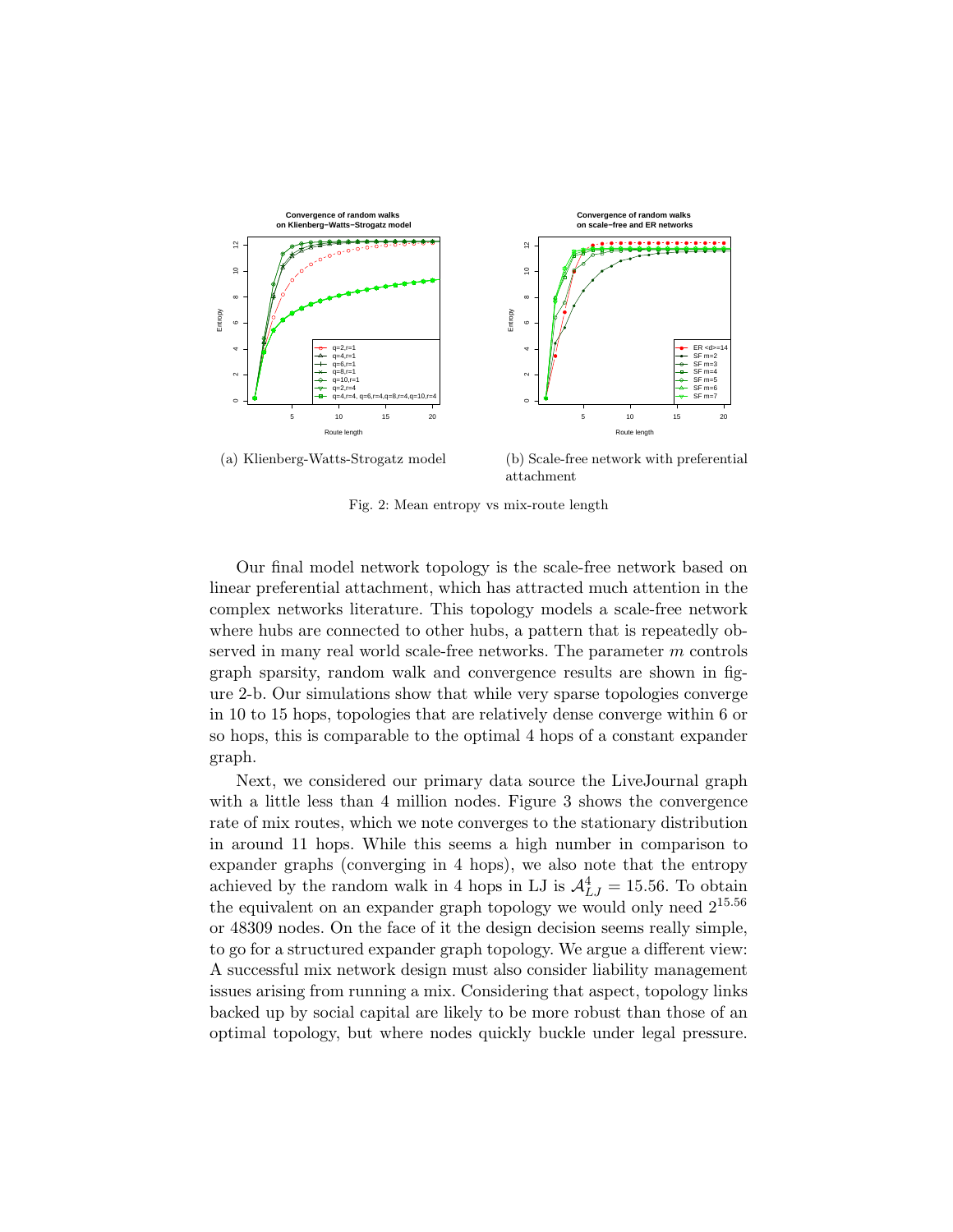![](_page_12_Figure_0.jpeg)

| SF       | $_{m}$                   |             | t Anetwork |
|----------|--------------------------|-------------|------------|
|          | $\overline{2}$           | 15          | 11.5852    |
|          | 3                        | 10.         | 11.6961    |
|          | 4                        | 6.          | 11.7293    |
| KWS      | 5                        | 6.          | 11.7687    |
|          | 6                        | 6.          | 11.7953    |
|          | 7                        | 6           | 11.8090    |
|          | $q=2, p=1$ 11            |             | 12.2945    |
|          | $q=10, p=1, 5$           |             | 12.2939    |
|          | $q=2, p=4, 63$           |             | 11.6440    |
|          | $q=10, p=4, 63$          |             | 11.6380    |
| ER.      | $\langle d \rangle = 14$ | $7^{\circ}$ | 12.2339    |
| Expander | $D=14$                   | 4           | 12.2877    |

Fig. 3: Mean entropy vs mix-route length for LiveJournal

Fig. 4: Convergence rates: Efficiency and maximal anonymity for linear Scale-free, KWS, ER and constant expander graph topologies

We propose, running mixes on the nodes of the LJ topology bundled along with a future LiveJournal client. Nodes only allow incoming traffic from their neighbors, and will only direct outgoing traffic to their neighbors.

In this context, an interesting question is why nodes would process traffic that didn't originate from their neighbors, and especially so in the face of legal hassles?

We offer the following reasoning: Humans making decisions on whether or not to run a mix server, will have to consider the following costs. They benefit in the long term, from processing traffic for unknown nodes in order to generate a diverse user base, the need for which is well illustrated in Dingledine and Mathewson [DM06]. However this only holds if other mixes cooperative accordingly. Then there is the immediate social benefit of having processed traffic for your friends. The success of the system then depends on the extent to which individual nodes perceive the costs of litigation pressure to be less than the total of immediate social benefit and the long term benefit of a diverse user base. Psychology studies tell us that humans involved in taking security decisions weigh short and long term benefits differently. It should also be interesting to investigate whether the idea of running a mix to primarily process traffic for your friends is an effective tool for seeding indirect reciprocity in a mix network where cooperation flourishes.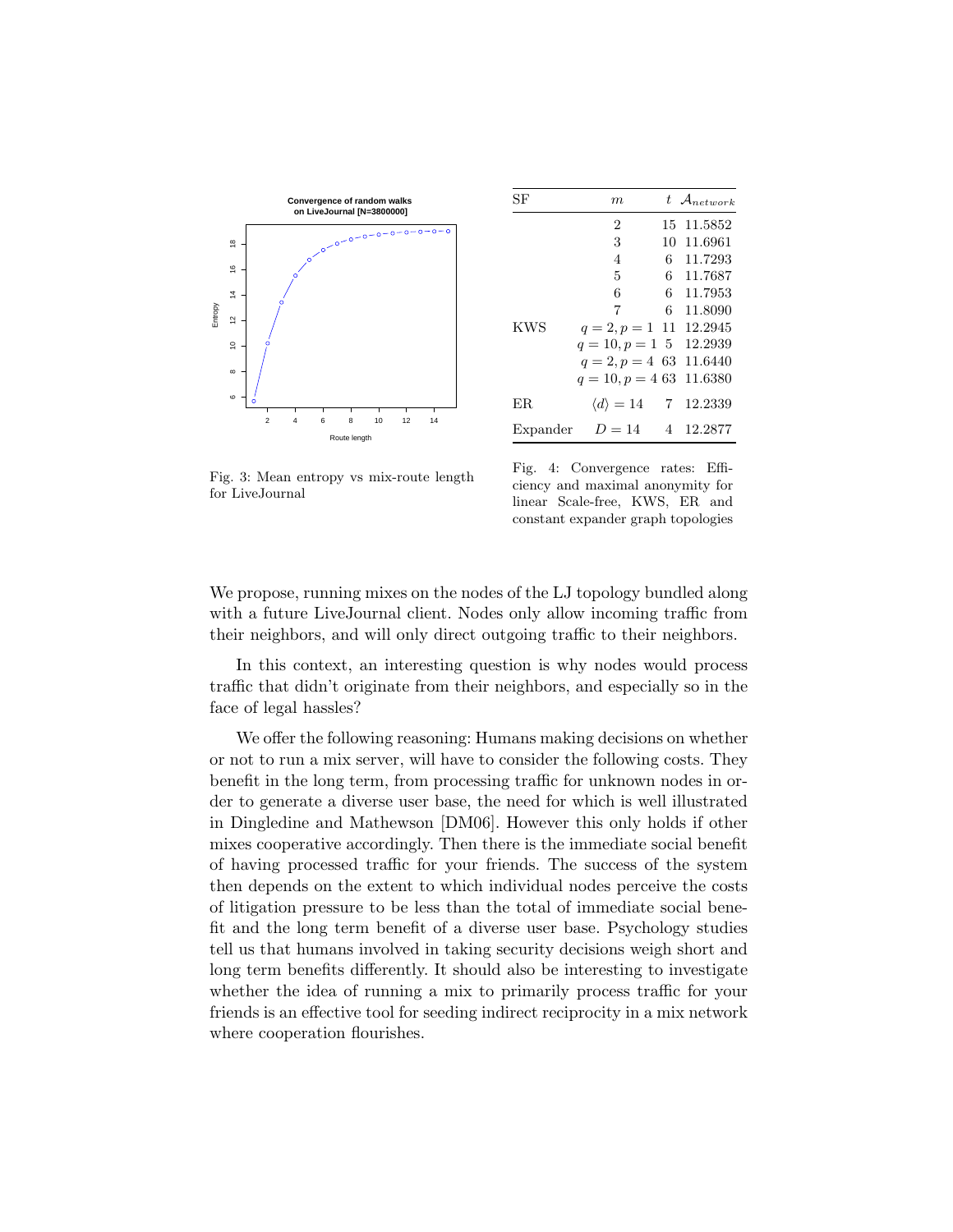#### 5.3 Compromised mix nodes

As explained in our evaluation framework, compromised nodes can lead to compromised routes. This presents a special challenge in unstructured networks where  $\pi_A$ , the probability mass of the stationary distribution  $\pi$ , corresponding to set of compromised nodes  $A$ , can be significant for topological reasons.

To measure the robustness to nodes being strategically compromised by an attacker, we simulated 100000 random walks of different lengths, for each of our network topologies, in the range indicated by efficiency considerations of the previous section  $3 \le t \le 6$ , and measured the fraction that passed through compromised nodes. The set of compromised nodes is chosen to consist of the nodes with the highest degrees in the network. In each case, for mix routes greater than 4 hops the probability of existence of a compromised mix route is negligible. Fig 5 in the appendix confirms that the threat of mix route compromise can be successfully reduced by suitably increasing the mix-route length.

#### 5.4 Intersection attacks

Using equation 4 we consider the required batch sizes for a threshold mix, so that the traffic output on any link in the mix network does not deviate by more than 5% from the mean traffic output on that link. For  $f = 5$  we calculate the number of messages that must be received in each mixing cycle in table 1.

From table 1 it is clear that scale-free random networks and KWS both require a batch size that is 4-5 times that of expander graphs. Whether social networks can produce enough 'chatter' to feed genuine traffic into the mix network is an open question.

Our theoretical base line of ER network topology does slightly better at a little over twice that. More significantly, the LJ network has a batch size of almost 9 times the required batch size for expander graphs. Scale-free networks with linear preferential attachment are the worst performing, requiring a batch size almost 20 times larger than expanders. We think that the exceptionally high value of batch size in LJ network is due to its size of four million or so nodes. While does not mean that LJ is inherently unsuitable as a mix network topology, but it certainly indicates a scalability limit with the deployment of mixes on LJ nodes, as proposed earlier.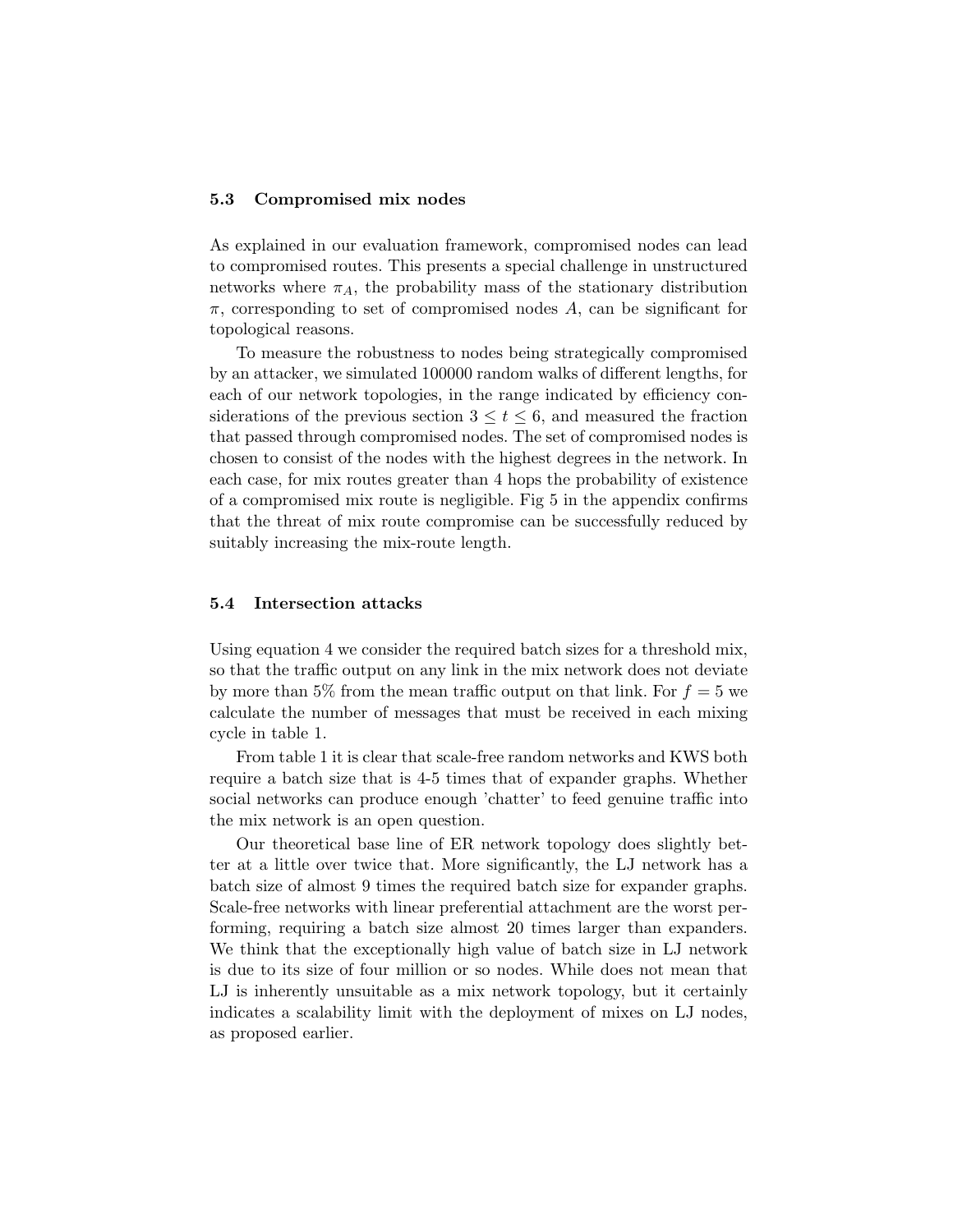| Network      | $\langle d \rangle$    | $p_{min}$ | Batch size |
|--------------|------------------------|-----------|------------|
| $_{\rm SFR}$ | 2                      | 0.0344    | 10.08      |
|              | 3                      | 0.0222    | 15.84      |
|              | 4                      | 0.0243    | 14.4       |
|              | 5                      | 0.0192    | 18.36      |
|              | 6                      | 0.0135    | 26.28      |
|              | $\overline{7}$         | 0.0125    | 28.44      |
| KWS          | 27 $(q = 1, r = 1)$    | 0.0294    | 11.88      |
|              | 43 ( $q = 10, r = 1$ ) | 0.0169    | 20.88      |
|              | 26 ( $q = 1, r = 4$ )  | 0.0333    | 10.44      |
|              | 28 (q = 10, r = 4)     | 0.0294    | 11.88      |
| SF-linear    | 4                      | 0.0048    | 74.16      |
|              | 6                      | 0.0048    | 74.16      |
|              | 8                      | 0.0041    | 86.04      |
|              | 10                     | 0.0038    | 93.6       |
|              | 12                     | 0.0037    | 96.12      |
|              | 14                     | 0.0031    | 112.32     |
| LJ           | 7.3221                 | 0.00857   | 41.64      |
| ER           | 14                     | 0.0333    | 10.44      |
| Expander     | 14                     | 0.0714    | 4.68       |

Table 1: Batch sizes required to prevent intersection attacks

# 6 Conclusions

We have analyzed a comprehensive set of network topologies from the perspective of efficiency, maximal anonymity, compromised nodes and simple intersection attacks in comparison with (provably optimal) expander graphs.

To the standard threat model of the global passive adversary, we have added real world issues such as liability management and the need for clear incentives for carrying traffic under the pressure of legal threats, and discussed our simulation results in this context.

We considered topologies with two important characteristics found in empirical studies of large-scale unstructured networks: scale-freeness (scale-free random graph) and the small-world property (Klienberg-Watts-Strogatz (KWS) graph). In both the topologies, we can recommend mix route lengths for achieving 95% of maximal anonymity, that is only a few hops larger than the optimal route length found in expander graph topologies. Currently deployed mix networks such as TOR have around 540 volunteers. To increase the scale of such mix deployments the Internet, we believe the way forward (for high latency systems only) is to use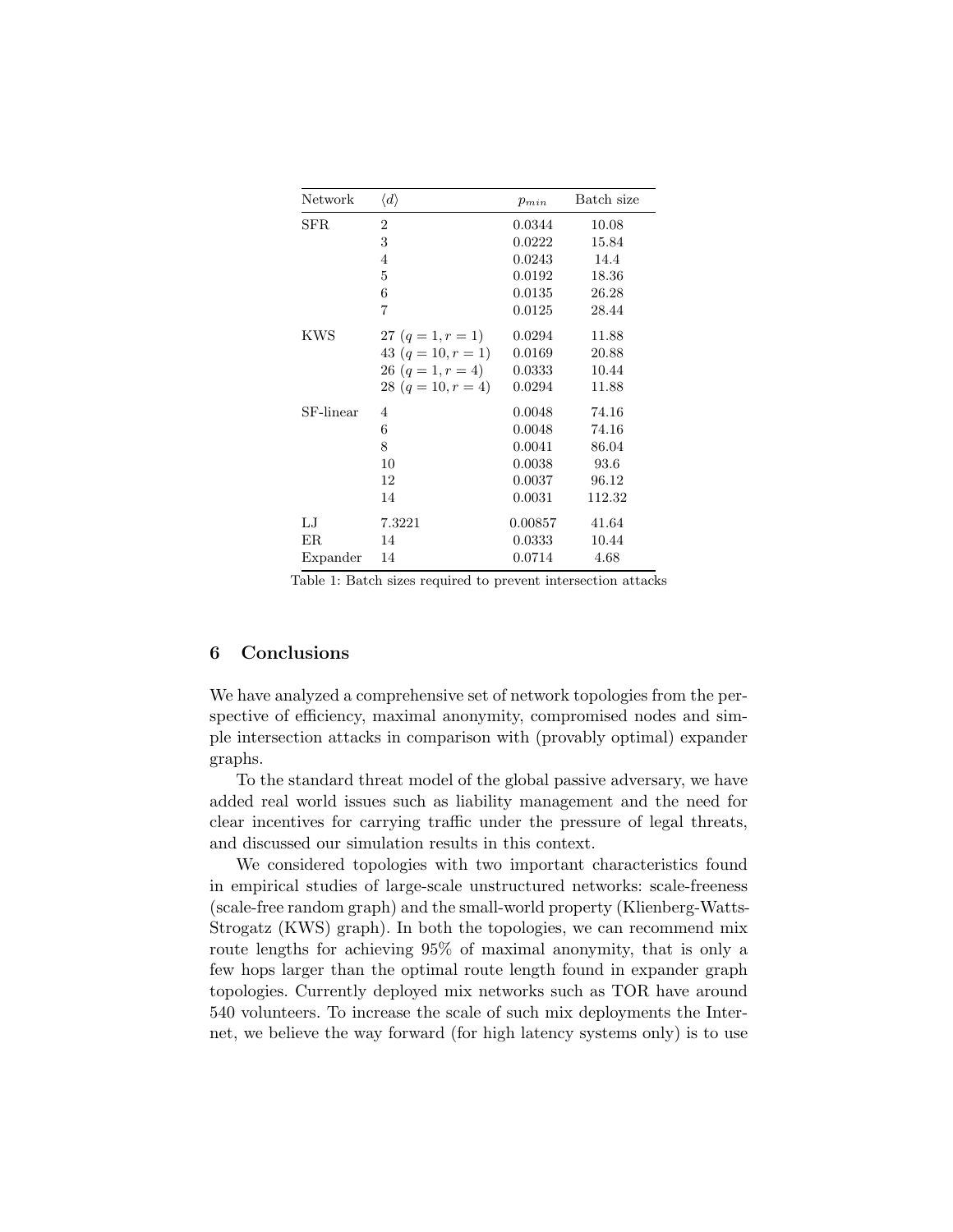online social networks. The minimum mix route must have three mixes to allow sender and receiver anonymity. For this length, a mix network constructed by placing mixes on the nodes of a social network such as LiveJournal can achieve far higher maximal anonymity as per the entropy metric we have used. We argue that including network incentives within a framework does not allow the construction of structured overlay mix topologies that can robustly withstand the threat of legal action. By moving to social networks, we make a start on tapping the social capital underlying node-node interaction to encourage users to deploy and run mixes with policies that reflect this aspect.

We also found that subverted nodes, either compromised randomly, or by strategic choice, on the basis of their degrees has little effect on the efficiency of a mix network. This is because the route length required to mitigate that risk is less than the recommended length for achieving efficient convergence rates.

We also analyzed scale-free and the small-world topologies for their robustness to attacks based on traffic load patterns observable on their out-going and in-coming links. Both the scale-free random graph topology and the KWS topology turn out to require almost 5 times as much traffic as corresponding expander graph topology. This suggests the need for further tests to see if enough genuine traffic is generated in online social network interaction, to satisfy the minimum batch sizes required for preventing the most basic versions of these attacks.

We conclude that, unstructured networks based on large-scale topologies are indeed very promising, we have outlined the merits and challenges these topologies present to the design of mix networks for anonymous communication.

# 7 Acknowledgements

The authors are grateful to Ross Anderson for reviews on early versions of the paper, and to George Danezis and Roger Dingledine, for thought provoking discussions.

# A Mix-route compromise on linear preferential attachment scale-free networks

In this section we sketch a few analytical results concerning mix-route compromise in BA scale-free networks.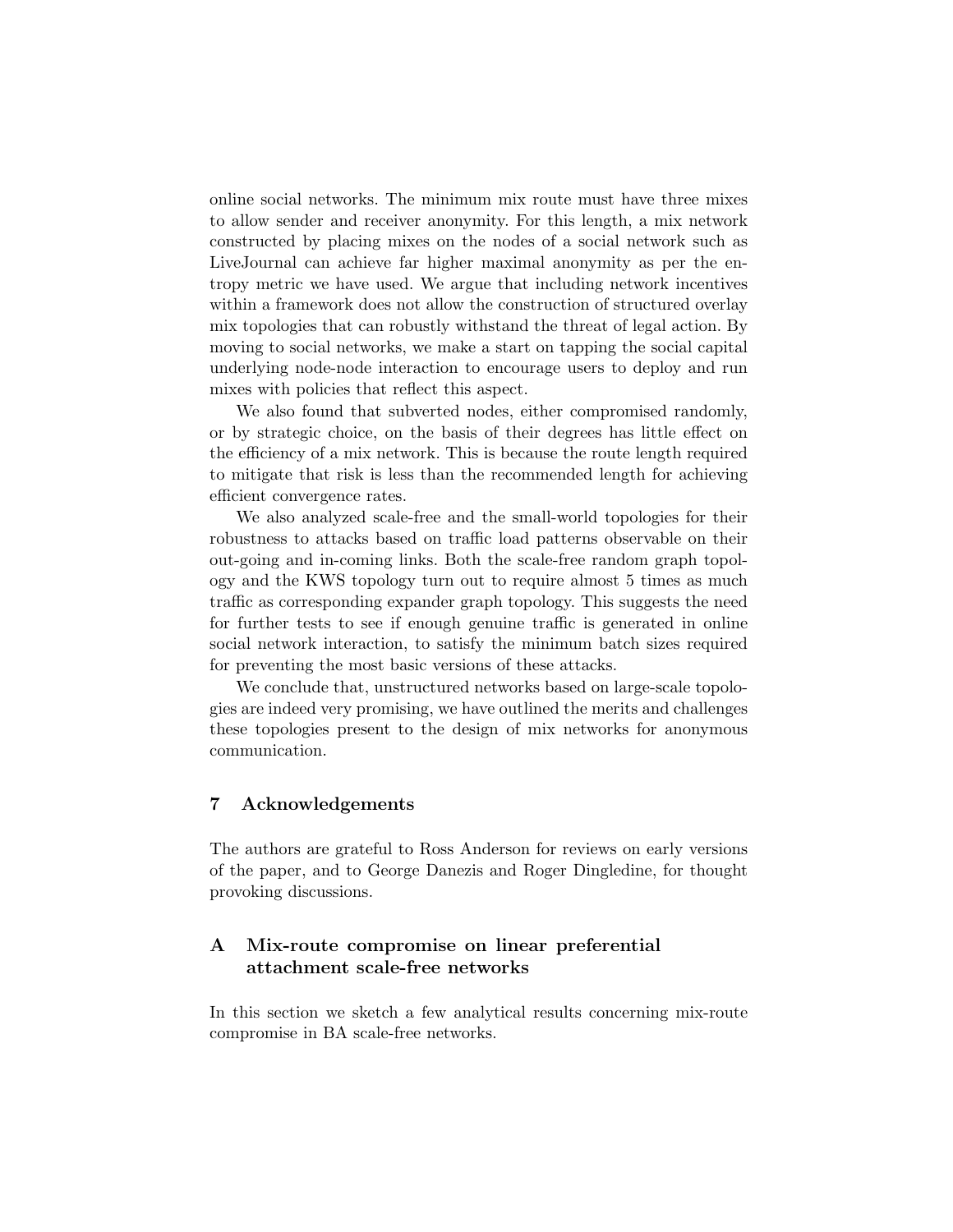Let  $B$  be the set of compromised high vertex-order centrality nodes. For a route to be fully compromised, all intermediate nodes must be in B. We then wish to calculate,

 $P(C_l) = [Pr(Random - Walk(v_1....v_l))] \forall v_1...\nu_l \subseteq B.$ 

It is straightforward to see that if  $l > |B|$  then P(C)=0. In BA scalefree networks, all hubs(high vertex-order) nodes are connected to each other. Hence,

$$
P(C) = \frac{|B| - 1}{\prod_{j \in B} k_j}
$$

![](_page_16_Figure_4.jpeg)

Fig. 5: Probability of mix-route compromise vs no. of corrupt nodes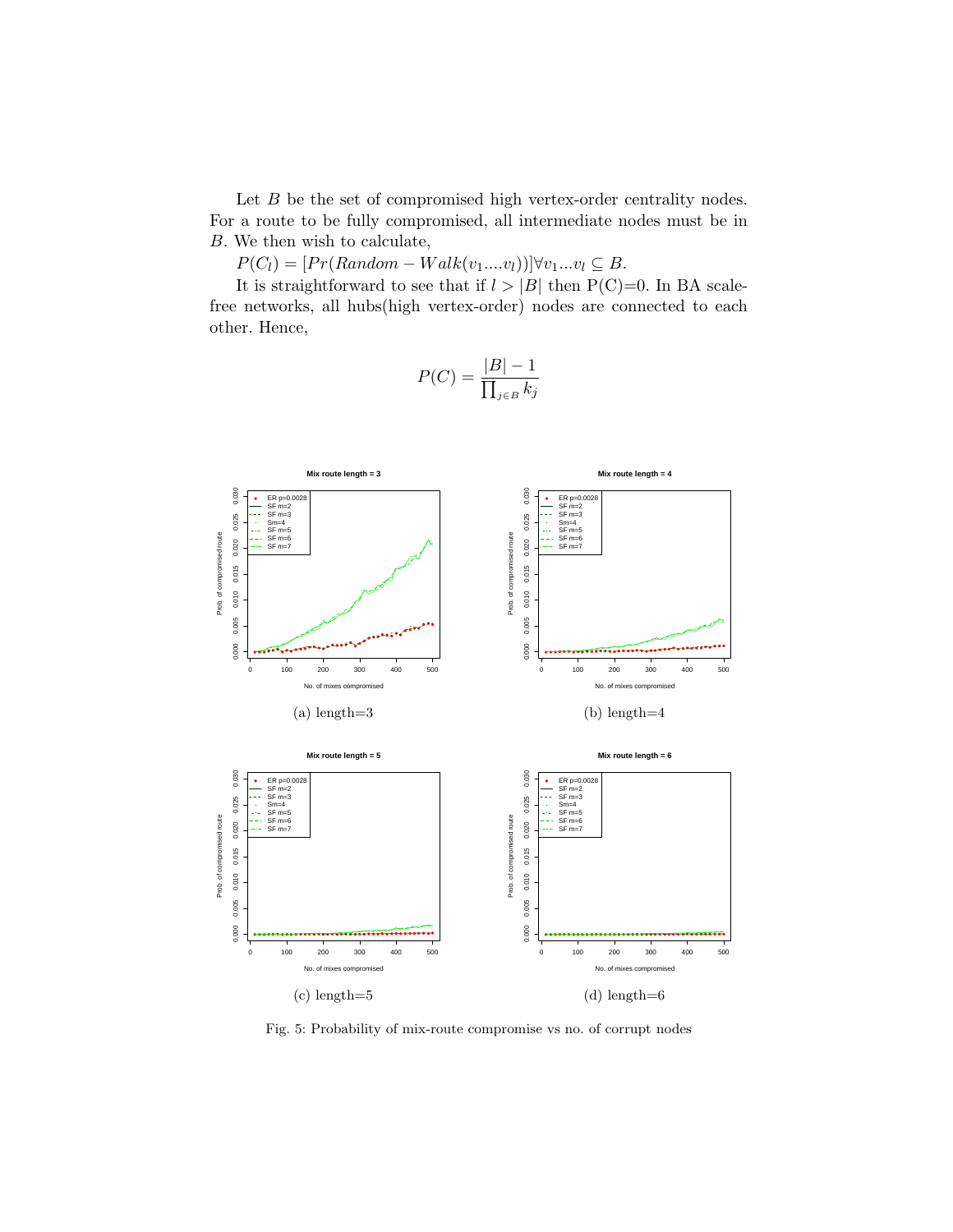# B Convergence rate and network size in scale-free random networks

Simulations conducted in this paper have not accounted for the effect of varying network size on the convergence rate of the respective topologies. We address this, by offering a simple conductance based proof that the second eigen-value of a scale-free network is a independent of the network size. See [Ran06] for a review of the conductance based technique as well as others.

We denote a scale-free network generated by preferential attachment, by  $G_{m,n}(V, E)$  where m is the number of initial nodes created at time=t<sub>0</sub> and  $n$  is the total number of nodes in the network. At every time step  $t_i, i \geq 0, m$  nodes are added to the networks. For every node added, we create m edges from the node to existing nodes in the network. We continue until  $|V| = n$ .

Next, there is an intimate relationship between the rate of convergence and a certain structural property called the conductance of the underlying graph. Consider a randomly chosen sub-graph S of  $G(V, E)$ . Suppose a random walk on the graph visits node  $i$  i  $\in S$ . What is the probability that the walk exits  $S$  in a single hop. If conductance is small, then a walk would tend to "get stuck" in  $S$ , whereas if conductance is large it easily "flows" out of  $S$ .

Formally, for  $S \subset G$ , the volume of S is  $vol_G(S) = \sum_{u \in S} d_G(u)$ , where  $d_G(u)$  is the degree of node u. The cutset of S,  $C_G(S, \overline{S})$ , is the multiset of edges with one endpoint in S and the other endpoint in  $\overline{S}$ . The textbook definition of conductance  $\Phi_G$  of the graph G is the following:

$$
\Phi_G = \min_{S \subset V, vol_G(S) \le vol_G(V)/2} \frac{|C_G(S, \overline{S})|}{vol_G(S)} \tag{5}
$$

[MPS03] prove that the conductance of a scale-free network is a constant. Specifically,  $\forall m \geq 2$  and  $c < 2(d-1) - 1$ ,  $\exists \alpha = \alpha(d, c)$  such that

$$
\Phi = \frac{\alpha}{m + \alpha} \tag{6}
$$

From [Sin93] we have the following bound for  $\lambda_2$ :

$$
1 - 2\Phi \le \lambda_2 \le 1 - \Phi^2/2 \tag{7}
$$

Substituting for  $\Phi$  from equation 6 in equation 7, it is easy to see that  $\lambda_2$  is a constant.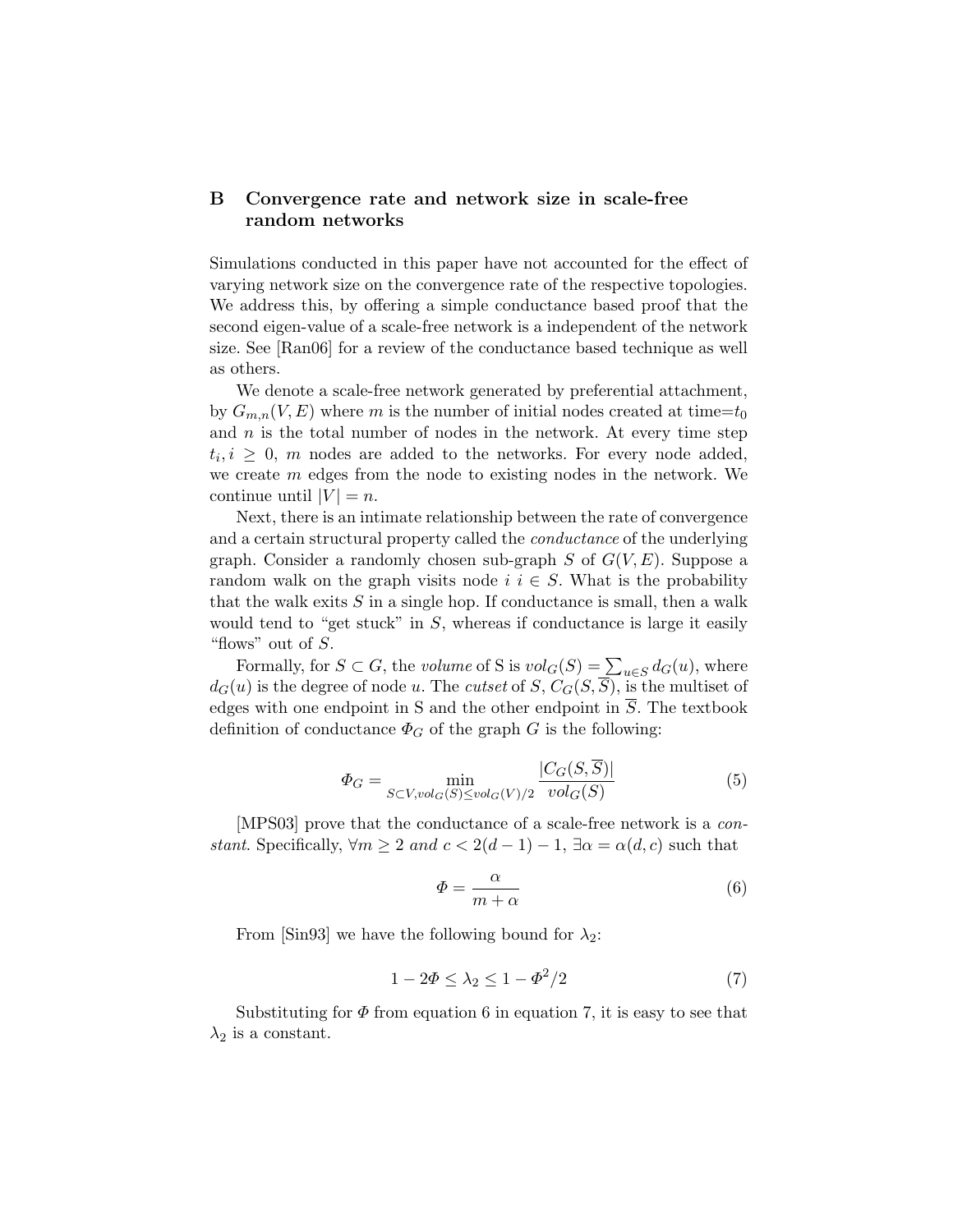### References

- [AB02] R. Albert and A. Barabási. Statistical mechanics of complex networks, 2002.
- [ACL00] William Aiello, Fan Chung, and Linyuan Lu. A random graph model for massive graphs. In STOC '00: Proceedings of the thirty-second annual ACM symposium on Theory of computing, pages 171–180, New York, NY, USA, 2000. ACM Press.
- [Bor05] Nikita Borisov. Phd thesis: Anonymous routing in structured peer-to-peer overlays, April 2005.
- [BPS00] Oliver Berthold, Andreas Pfitzmann, and Ronny Standtke. The disadvantages of free MIX routes and how to overcome them. In H. Federrath, editor, Proceedings of Designing Privacy Enhancing Technologies: Workshop on Design Issues in Anonymity and Unobservability, pages 30–45. Springer-Verlag, LNCS 2009, July 2000.
- [Cha81] David Chaum. Untraceable electronic mail, return addresses, and digital pseudonyms. Communications of the ACM, 4(2), February 1981.
- [CSWH00] Ian Clarke, Oskar Sandberg, Brandon Wiley, and Theodore Hong. Freenet: A distributed anonymous information storage and retrieval system. In Proceedings of Designing Privacy Enhancing Technologies: Workshop on Design Issues in Anonymity and Unobservability, pages 46–66, July 2000.
- [Dan03] George Danezis. Mix-networks with restricted routes. In Roger Dingledine, editor, Proceedings of Privacy Enhancing Technologies workshop (PET) 2003). Springer-Verlag, LNCS 2760, March 2003.
- [DDM03] George Danezis, Roger Dingledine, and Nick Mathewson. Mixminion: Design of a type iii anonymous remailer protocol. In IEEE Symposium on Security and Privacy, pages 2–15, 2003.
- [DM06] Roger Dingledine and Nick Mathewson. Anonymity loves company: Usability and the network effect. In Proceedings of the Fifth Workshop on the Economics of Information Security (WEIS 2006), Cambridge, UK, June 2006.
- [DMS04] Roger Dingledine, Nick Mathewson, and Paul Syverson. Tor: The secondgeneration onion router. In Proceedings of the 13th USENIX Security Symposium, August 2004.
- [EG02] Laurent Eschenauer and Virgil D. Gligor. A key-management scheme for distributed sensor networks. In CCS '02: Proceedings of the 9th ACM conference on Computer and communications security, pages 41–47, New York, NY, USA, 2002. ACM Press.
- [ER59] P. Erdos and A. Rnyi. On random graphs. Publicationes Mathemticae (Debrecen), 6:290–297, 1959.
- [Gil98] David Gillman. A chernoff bound for random walks on expander graphs. SIAM J. Comput., 27(4):1203–1220, 1998.
- [Gra73] Mark S. Granovetter. The strength of weak ties. The American Journal of Sociology, 78(6):1360–1380, 1973.
- [KAP02] Dogan Kesdogan, Dakshi Agrawal, and Stefan Penz. Limits of anonymity in open environments. In Fabien Petitcolas, editor, Proceedings of Information Hiding Workshop (IH 2002). Springer-Verlag, LNCS 2578, October 2002.
- [KM02] T. Klingberg and R. Manfredi. "gnutella 0.6", June 2002.
- [Mil67] Stanley Milgram. The small world problem. Psychology Today, 2:60–67, 1967.